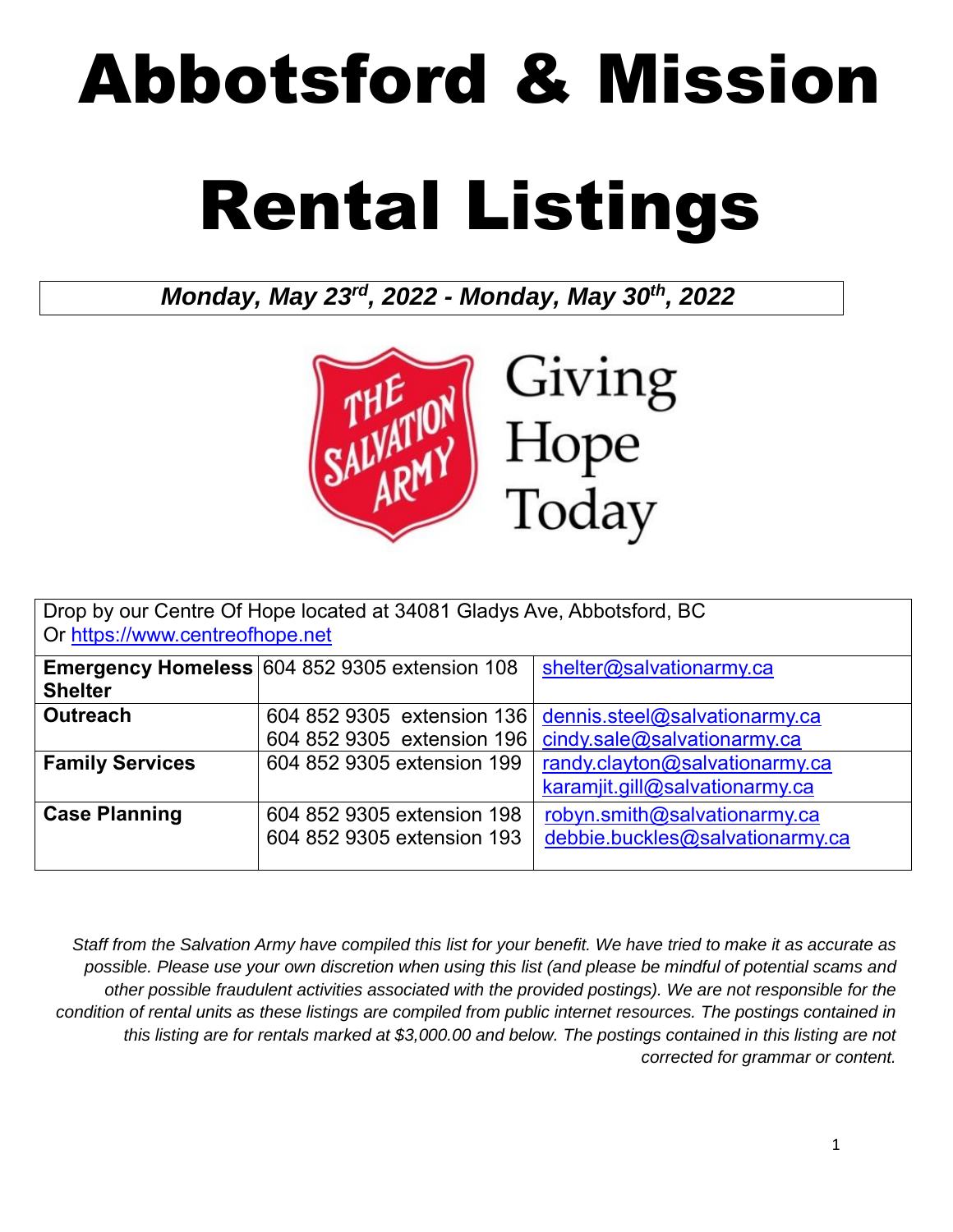# **Basements:**

#### **\$800 / 1br - Room for rent in Auguston Abbotsford For A Student (Abbotsford)**

Room for rent for a Student in a suite of a brand new house.

3 rooms available. The suite contains its own Laundry, that has both new washing and drying machines. Great neighborhood, near Bus Stop, very close to Shopping, Banks, Parks+ Discovery Trails, easy access to Highway 1, multiple places to eat. No Smoking, No Pets, Security Deposit and Student ID required Available Now. Rent \$800/month per student, includes utilities (heat and hot water). Does not include cable and internet. Showings by appointment only. Please reply with a little information about yourself: What is your ideal move-in date? Do you have pets? Do you smoke? Replying to the above will ensure a faster response.

[9e188c03750037f987402a53a768cb3d@hous.craigslist.org](mailto:9e188c03750037f987402a53a768cb3d@hous.craigslist.org)

#### **\$1,000 / 1br - 1 bedroom basement for rent (Abbotsford)**

1 bedroom + 1 bathroom basement available for June 1st. Looking for respectful tenants. All utilities + WIFI included. Quiet and safe neighbourhood close to all amenities. Located near the Seven Oaks Mall (Clearbrook area). Street parking. No smoking/no pets. We are very accommodating. If you need anything feel free to message & ask. Regards (778) 808-6160

#### **\$1,100 / 1br - 1 BR BSMT in New House -\$1100 (Townline)**

Beautiful 1 BR bsmt near All 3 levels of school, all amenities nearby, hwy access, near highstreet mall. Month to month rental, no smoking no drugs, no pets. NO EXCEPTIONS. Wifi laundry and all utilities included TEXT ONLY: 604-396-3023

# **\$1,175 / 1br - 900ft<sup>2</sup> - 1 Bedroom 2 Bathroom**

#### **Suite (Abbotsford)**

\*\* If post is still up suite is still available. Please read description before messaging. \*\* Bright ground level 1 bedroom, 2 bathroom LEGAL suite for rent.

- Wifi, water, off street parking, & in suite brand new laundry included.
- 1/3 Fortis and Hydro. Newly updated private entrance and bathroom.
- Quiet and safe neighbourhood Located on the bus route by bus stop.
- 10 minute drive to UFV Most suitable for one person.
- \*\*No smoking of any kind, no parties, no pets (severe household allergies).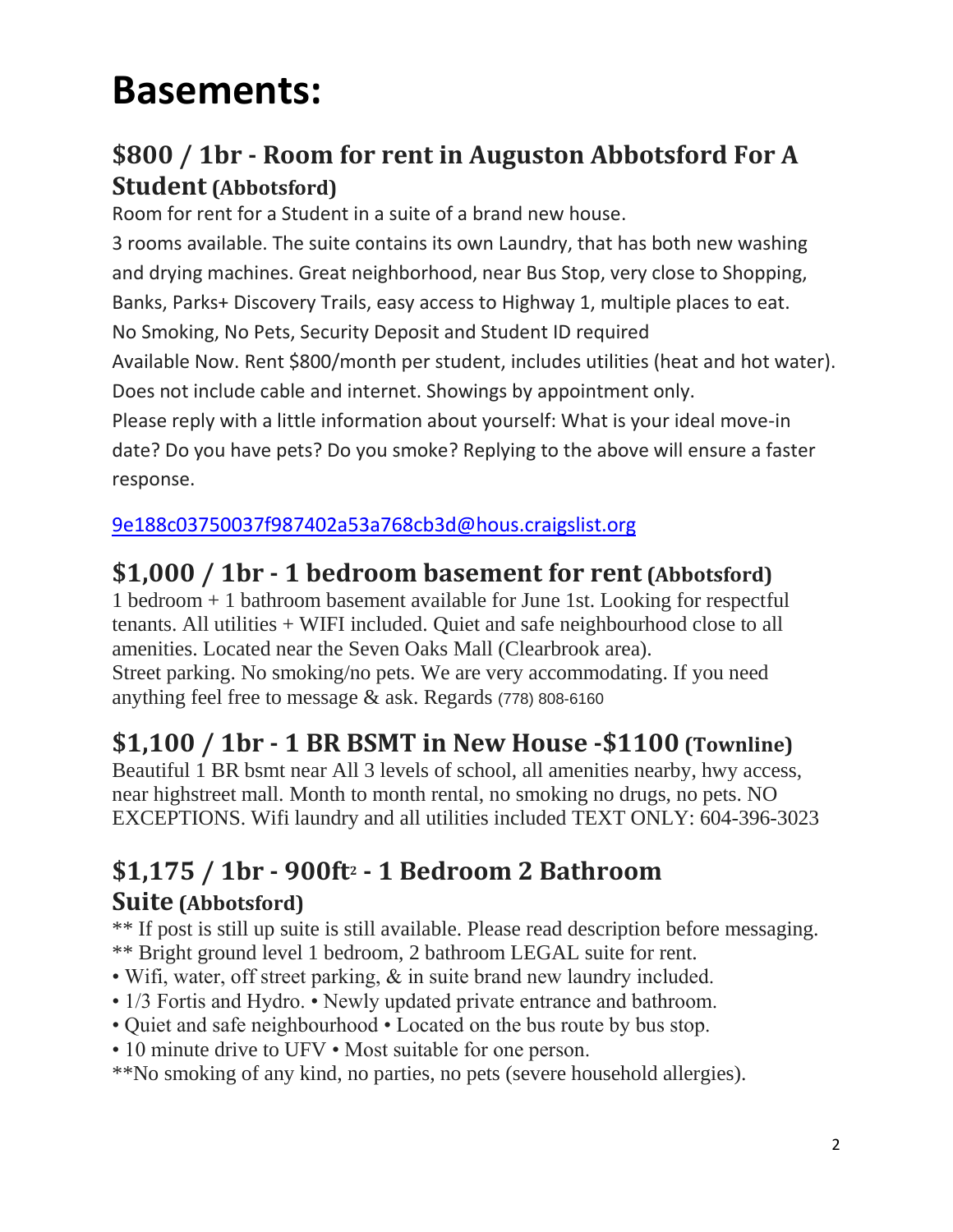#### **\$1,200 / 1br - 1 Bedroom Basement for Rent (Abbotsford)**

Currently have a 1 bedroom & 1 bathroom basement available. Utilities/Internet/Cable included.

Close too all amenities. West Abbotsford. Few minutes away from Highstreet Mall. Quiet neighbourhood, fully fenced backyard.Street parking No smoking or vaping.No drugs of any sort. No pets.

[16ba9e89046034268a2cf0d09638f960@hous.craigslist.org](mailto:16ba9e89046034268a2cf0d09638f960@hous.craigslist.org)

#### **\$1,200 / 1br - Basement suite (West Abbotsford)**

- -1 bed 1 washroom washer dryer included
- brand new stainless steel fridge stove private patio
- 2 car parking- no pets- no smoking must have paystubs proof of employment

- reference required- possible credit check - 1 year lease required

[43899403266d3b51b8b5479f97249fd1@hous.craigslist.org](mailto:43899403266d3b51b8b5479f97249fd1@hous.craigslist.org)

#### **\$1,200 / 1br - 322ft<sup>2</sup> - 1 Bed 1 Bath Townhouse Suite (Abbotsford)**

- Brand New 1 Bed 1 Bath entry level suite in a townhouse. 10-min walk to University of Fraser Valley. -322sqft (see floorplan in image) -Available to rent as of June 1. (Will be doing showings on Thursday May 26th and accepting applications) -No Smoking or Vaping inside the unit, and no subletting authorized. (One small well behaved dog allowed) -Tenants insurance required Credit check, references and rental history required. -Utilities are tenants responsibility. (604) 338-6220

#### **\$1,200 / 1br - 1000ft<sup>2</sup> - One Bedroom Basement Suite w/Living Room (P) (Abbotsford)**

1 BEDROOM BASEMENT SUITE WITH LIVING ROOM, LARGE MODERN KITCHEN, LAUNDRY ROOM WITH OWN WASHER AND DRYER. 5 APPLIANCES (WASHER, DRYER, DISHWASHER, FRIDGE, STOVE); FULL NEW ELEGANT BATHROOM. BEAUTIFUL, BRIGHT AND CLEAN. NEAR SCHOOLS AND SHOPS. QUIET, PLEASANT LOCATION. EQUIFAX CREDIT REPORT REQUIRED. STRICTLY NO DRUGS, AND NO PETS! \$1200 PER MONTH HYDRO, GAS, AND WATER INCLUDED AVAILABLE NOW.CALL 604-226-1955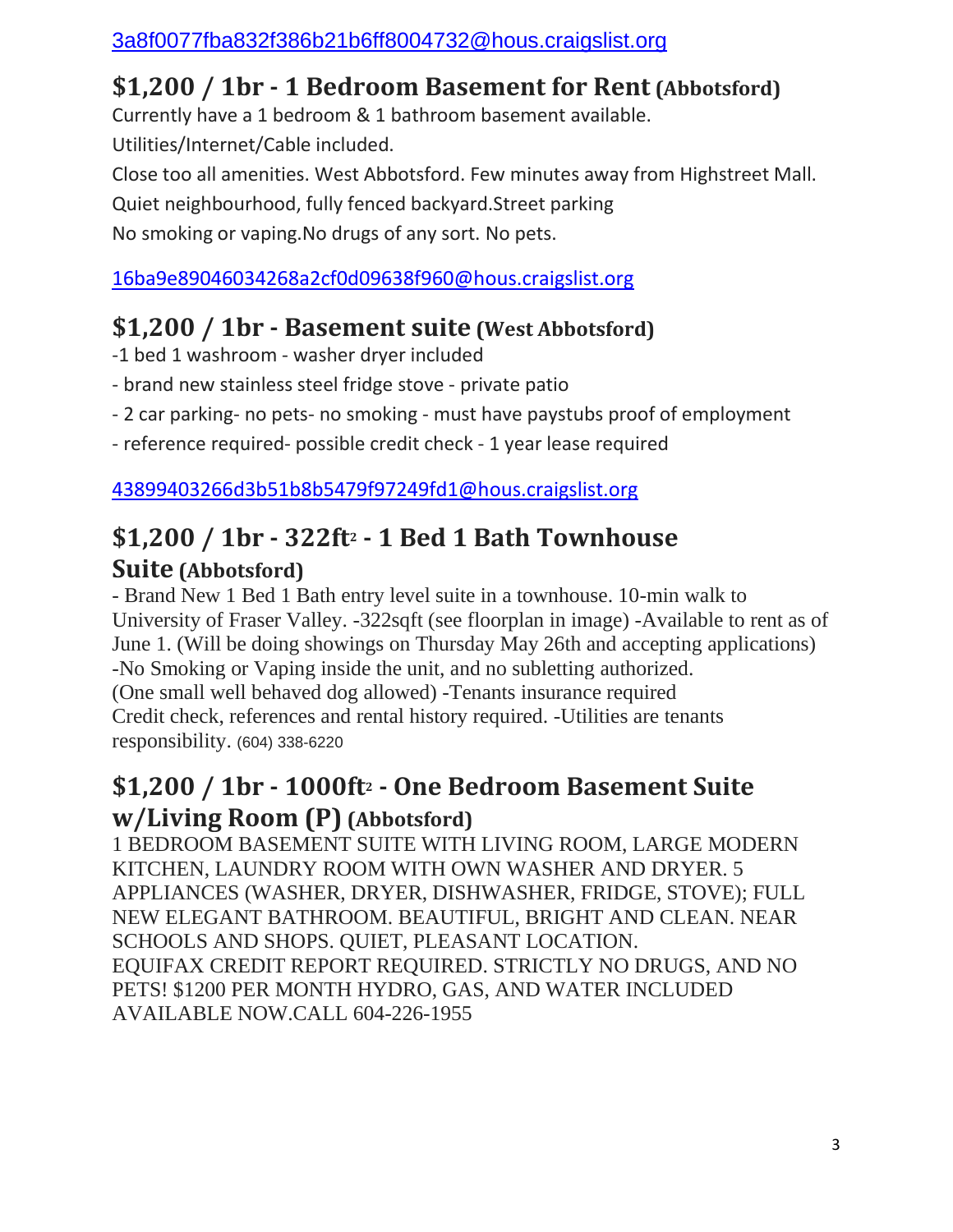#### **\$1,250 / 1br - 900ft<sup>2</sup> - 1 BEDROOM & DEN IN EAST ABBOTSFORD (Abbotsford)**

Please reply with an email introducing yourself. We we try our best to get back to all applicants asap. 900 Sq Ft Ground Level 1 Bdrm 1 Bath + Den with Separate Entrance, Laundry, A/C and BBQ area in a quiet Cul-de-sac available for rent in East Abbotsford. (McKee & Glencoe)Utilities Include: Gas Furnace Heat, Electricity, Water. \*\* Cable and Internet not included No Smoking, No Drugs, Cats considered.

[9c8bdc6ada86365493bf31ff92317c03@hous.craigslist.org](mailto:9c8bdc6ada86365493bf31ff92317c03@hous.craigslist.org)

#### **\$1,300 / 1br - 1 bedroom basement for rent 1300**

New basement for rent utilities are included and laundry. Near transit and all levels of school and university of Fraser valley. No pets or smoking allowed. (604) 832-0352

#### **\$1,350 / 2br - Basement suite for rent (Abbotsford)**

 $2BR / 1Ba$  basement available  $1<sup>st</sup>$ , June 1st or June 15, 2022

Great Location, close to highway and walking distance to UFV and school. Spacious 2 BR ground level basement suite. Private entry. Huge kitchen and living room with dining area. Cable and utilities included. Good for family with kids. Closed fenced yard. Quite area . No pets, No smoking. Phone or text message 604 308 5499

#### **\$1,400 / 2br - 2 BEDROOM BASEMENT IN WEST ABBOTSFORD (Abbotsford)**

We are looking for a tenant for our  $2 \text{ bedroom} + 1 \text{ bathroom basement suite located in}$ West Abbotsford. The kitchen and bathroom were renovated a few years ago, only one (1) tenant has lived there since then.

Preference will go to those who can provide:

- Good References Proof of work or Record of Employment
- Credit check upon request Someone who is quiet and respectful
- People who are non-smokers People with no pets
- Price per month: \$1400, Availability: June 1<sup>st</sup>, Term: 1 year lease preferred If interested in viewing. - Please either email/text me. (778) 223-9950

## **\$1,400 / 1br - 1 Bedroom Bright, Central Abbotsford**

1 bedroom basement suite. Private entrance, covered patio leads into private garden/backyard. Utilities, cable and wifi included. In suite washer/dryer (brand new machines), large closet, storage. No pets, we have a really friendly 14 lb. dog, but one is enough. No smoking inside. Great adult family living upstairs looking for a great tenant, suit a single person. Do you do yard work? \$1,400/month, damage deposit will be required. Avail. June 20. Some of pics are dark and not sure why. Please shoot me an email and with bit of info.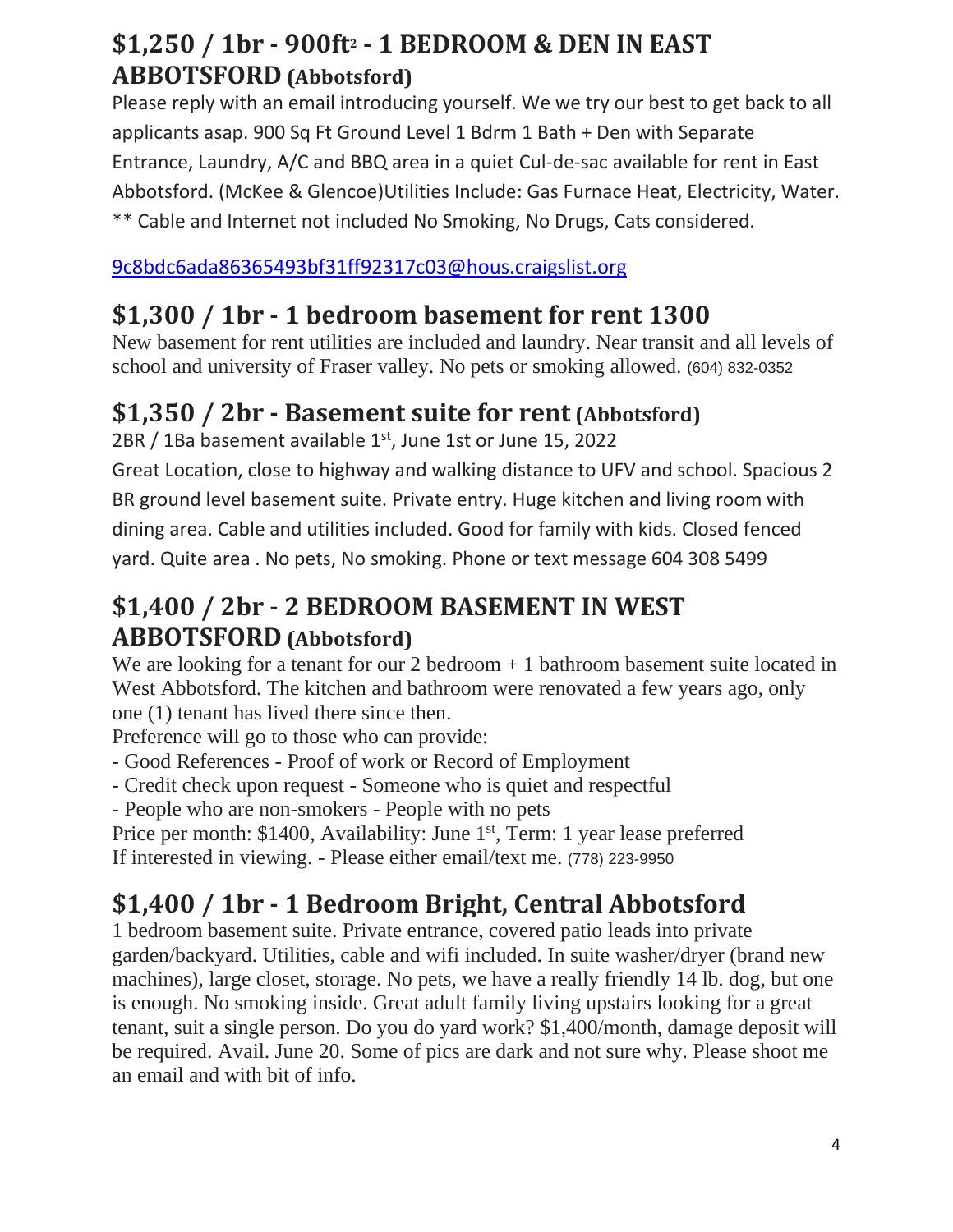#### **\$1,400 / 2br - 1150ft<sup>2</sup> - Two-bedroom Suite AVAILABLE NOW (Abbotsford)**

- Two large bedrooms plus a living room
- Full size bathroom with bathtub Kitchen is fully equipped and with basic furniture

• Washer and Dryer are included, free Wi-Fi • Easy access to Highway, Malls and Schools • Sorry no pets, no drugs and no smoking • Long term lease preferred Please contact (604) 616-8189 or (778)552-9256 for more details

#### **\$1,500 / 2br - 900ft<sup>2</sup> - Bright Two Bedrooms Basement - Abbotsford East (Abbotsford)**

This is a very nice two bedrooms with a full bathroom. Located in a very quiet and safe neighborhood in East Abbotsford. It includes: F/S, D/W, and central vacuum. Rent is \$1500 including utilities, Wi-Fi Internet , TV cable, street parking and alarm system. No pets, No smoking of any kind, No recreational drugs, No vaping and Credit Report Required. If interested please email me with a brief personal introduction. (604) 512-2494

#### **\$1,500 / 2br - 2 Bed Basement Suite (Abbotsford)**

2 bedroom 1 bath, Newer appliances, Available June Utilities and wifi included, Shared laundry Walking distance from schools, No pets and no smoking Be prepared to provide employment verification and references. (778) 982-0009

#### **\$1,500 / 1br - 800ft<sup>2</sup> - Bsmt suite for rent (Abbotsford)**

suite for rent, 1 parking on driveway, smoking outside 1/3 utilities, separate entrance, kitchen and laundry in suite

[1d41ed06ac073c8a820e8bc9810fd2ce@hous.craigslist.org](mailto:1d41ed06ac073c8a820e8bc9810fd2ce@hous.craigslist.org)

#### **\$1,500 / 1br - 1 bedroom basement for rent in East Abbotsford (Abbotsford)**

Beautifully and FULLY renovated new 1-bedroom ground level basement suite is now available for rent immediately. This unit comes with its own laundry as well as central Air condition. This bright, spacious unit has its own parking spot and is on a quite street yet central located close to Walmart, Cactus, Starbucks, Home Depot. Open House on Sunday,May 22, 2022 between 2-3pm.

[4bcb25ff56d6307f91eeed6ee545c50e@hous.craigslist.org](mailto:4bcb25ff56d6307f91eeed6ee545c50e@hous.craigslist.org)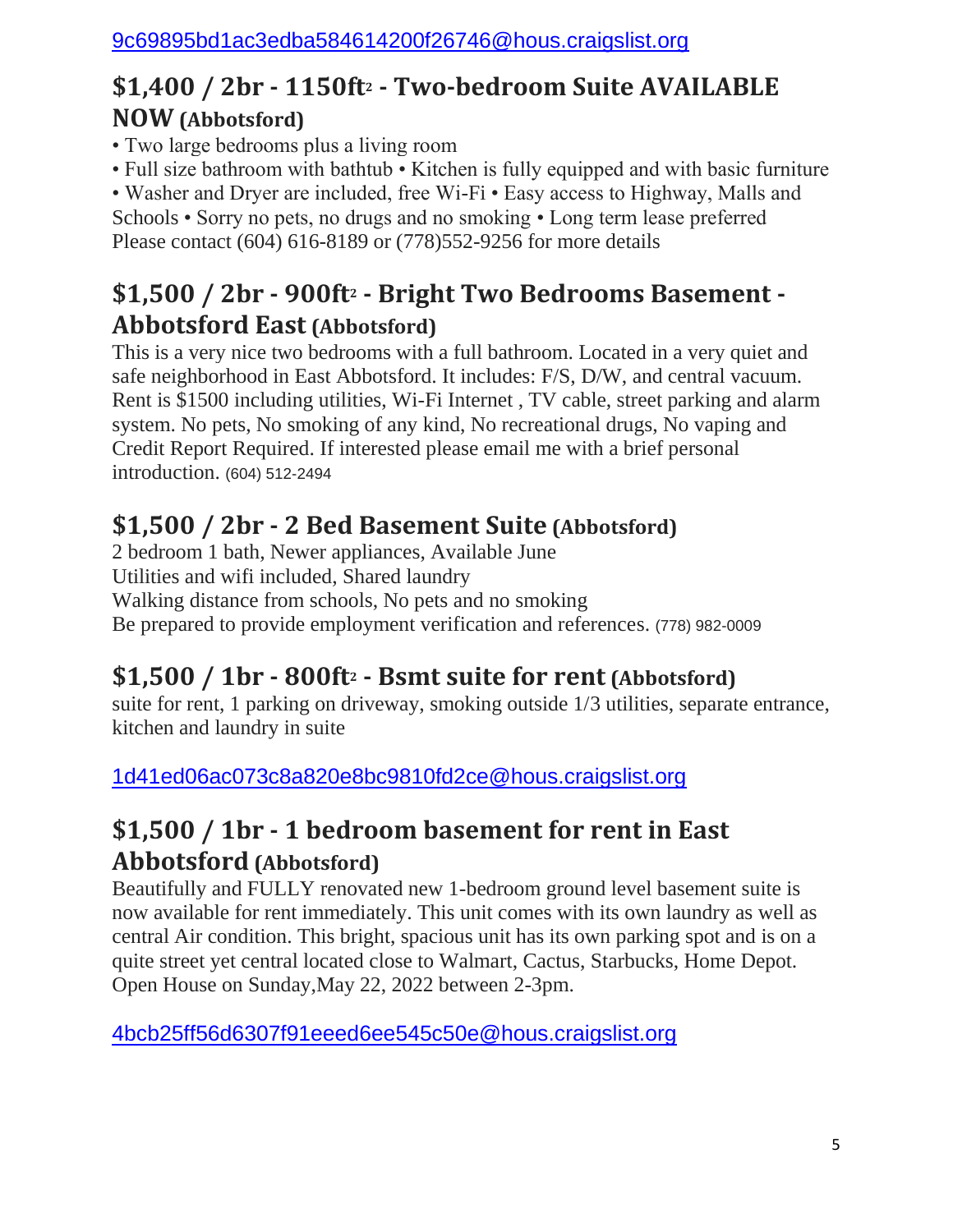#### **\$1,550 / 2br - 2 bdrm suite for rent (West Abbotsford)**

2 bdrm suite for rent. Close to schools and gym. Utilities included. Available immediately. (778) 245-0035

#### **\$1,550 / 2br - 980ft<sup>2</sup> - Two bedrooms \$1550 Abbotsford east (Abbotsford)**

This is a two bedroom basement above ground with 980 sqft in a quire neighbourhood at east Abbotsford Sandy Hill area.

Minute walk to Sandy Hill elementary school, Clyburn middle school and Robert Bateman Secondary, Separate entry , separate full size washer and dryer, one full bath , one parking and roadside parking . Half year or long term lease preferred , available July 1st, 2022. \$1550/month , including: wi-fi , water, hydro and gas . No smoking , no marijuana, no-drugs , no vaping either in house or property No partying , no subletting, One cat or one small dog allowed Require proof of recent 3 month income paystubs and a reference from current employer Contact : 778-779-2568

#### **\$1,590 / 2br - Basement suite in great family neighborhood (Abbotsford)**

Very nice 2 bedroom basement suite with loads of light! washer and dryer in suite , gas fireplace, one off street parking spot, new floors throughout, shared back yard and patio, looking for long term tenants, sorry not pets and no smoking! Great references are a must along with a strict application process, credit check requested . Please call Sherri Cooper for an over the phone interview, if responding by email please leave a contact phone number . \$1590 monthly plus utilities. (604) 855- 7393

## **\$1,600 / 2br - 1050ft<sup>2</sup> - 2 bedroom suite for rent (Abbotsford)**

Newer home close to bus , schools groceries etc included hydro, laundry, tv plus internet

[8d7f7daa78e03cea9c0d053397e90266@hous.craigslist.org](mailto:8d7f7daa78e03cea9c0d053397e90266@hous.craigslist.org)

#### **\$1,650 / 2br - 980ft<sup>2</sup> - 2 Bedroom Basement (Abbotsford)**

This is a 2 storey home with a 2 bedroom basement suite. Basement suite is available for rent. The Basement Suite includes:

- 2 Bedrooms- 1 Full Bathrooms- Approximately 980 sqft of living space.

- Located in a quiet family neighborhood in Abbotsford
- Walking distance to Alexander Elementary School. Rent: 1,650 plus utilities.

Terms:- 1 year lease- Pets allowed- Damage deposit - 1/2 month rent

Available to move in June 1, 2022.

Please inquire with your brief background as follow:

- Number of Occupants- Occupations of Occupants - Expected Occupancy Date References and credit/EMPLOYMENT check are required.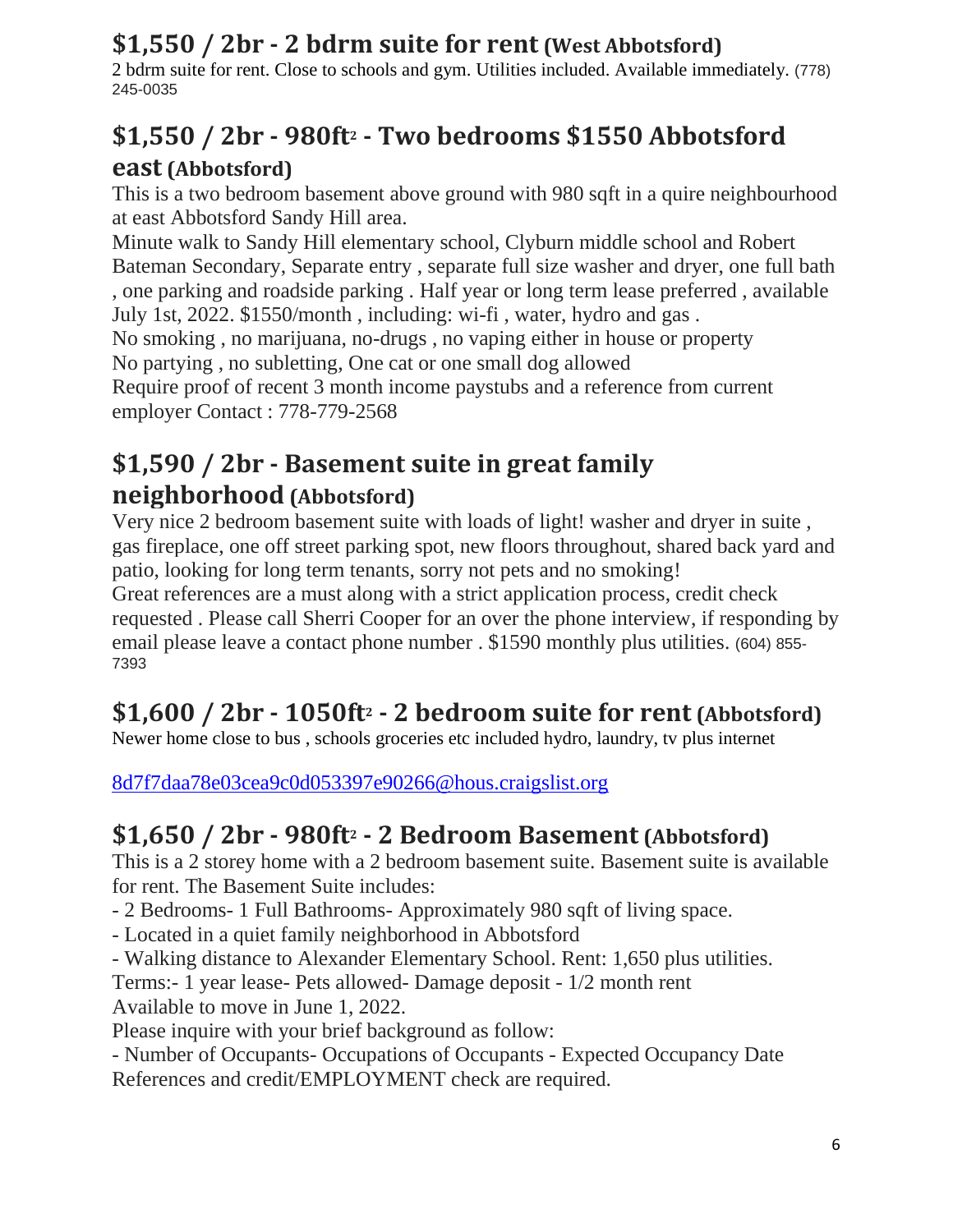#### **\$1,700 / 2br - 2 bedroom basement for Rent. Eagle Mountain (Abbotsford)**

Available June 1st! Looking for long term tenant.

Amazing views, quiet, safe neighbourhood. Park nearby. Brand new school opening up in the fall. 2 bedroom basement. 1 bathroom. Laundry in suite. Central air conditioning. No pets. No smoking/vaping or any drugs. EVERYTHING INCLUDED. – Electricity - Natural Gas Trash collection- Water- Internet – Cable

[8f9029b2f1043acc9c8ab467542ca33d@hous.craigslist.org](mailto:8f9029b2f1043acc9c8ab467542ca33d@hous.craigslist.org)

#### **\$1,850 / 2br - Brand New 2 Bedroom Luxury suite Available for Rent (ABBOTSFORD)**

Newly Build Luxury Very Big space ,Ground level- Two Bedroom Suite available for Rent with lots of beautiful view Very bright .Two big Rooms including laundry , dryer , dishwasher, , wi-fi ,internet , Cable Box, Heat , Air Condition , All including .very big patio space , Big living Room space with fire place . Both room have closet including one walk-in Closet . Big Kitchen Island. Brand New Appliances - Micro wave, Dishwasher , Fridge, Stove/Range. Reference check needed One car parking only. (604) 378-9560

# **Houses/Apartments:**

#### **\$1,600 / 2br - 2 Bedroom Apartment (Abbotsford)**

Two Bedroom apartment is available at Ferncrest Apartment in Abbotsford. New flooring and freshly painted.

-No smoking-No pets or BBQ's-BC Hydro not included (water is included)

-On site parking available (1 vehicle)-Close to Hwy 1 (3-5 mins drive) and shopping/food places -Please call or text 604 499 9991

## **\$1,750 / 2br - 1000ft<sup>2</sup> - 2 bed 2 bath (Abbotsford , McCallum road)**

Renovated 2 bed 2 bath spacious Suite. Available to rent 01 July 2022.

-A large balcony-In suite laundry-1 stall Storage-1 Parking

-Rent for \$1750/month plus utilities-Small Pet friendly-Month to Month lease

-Ready to move in 01 July 2022. (778) 345-6768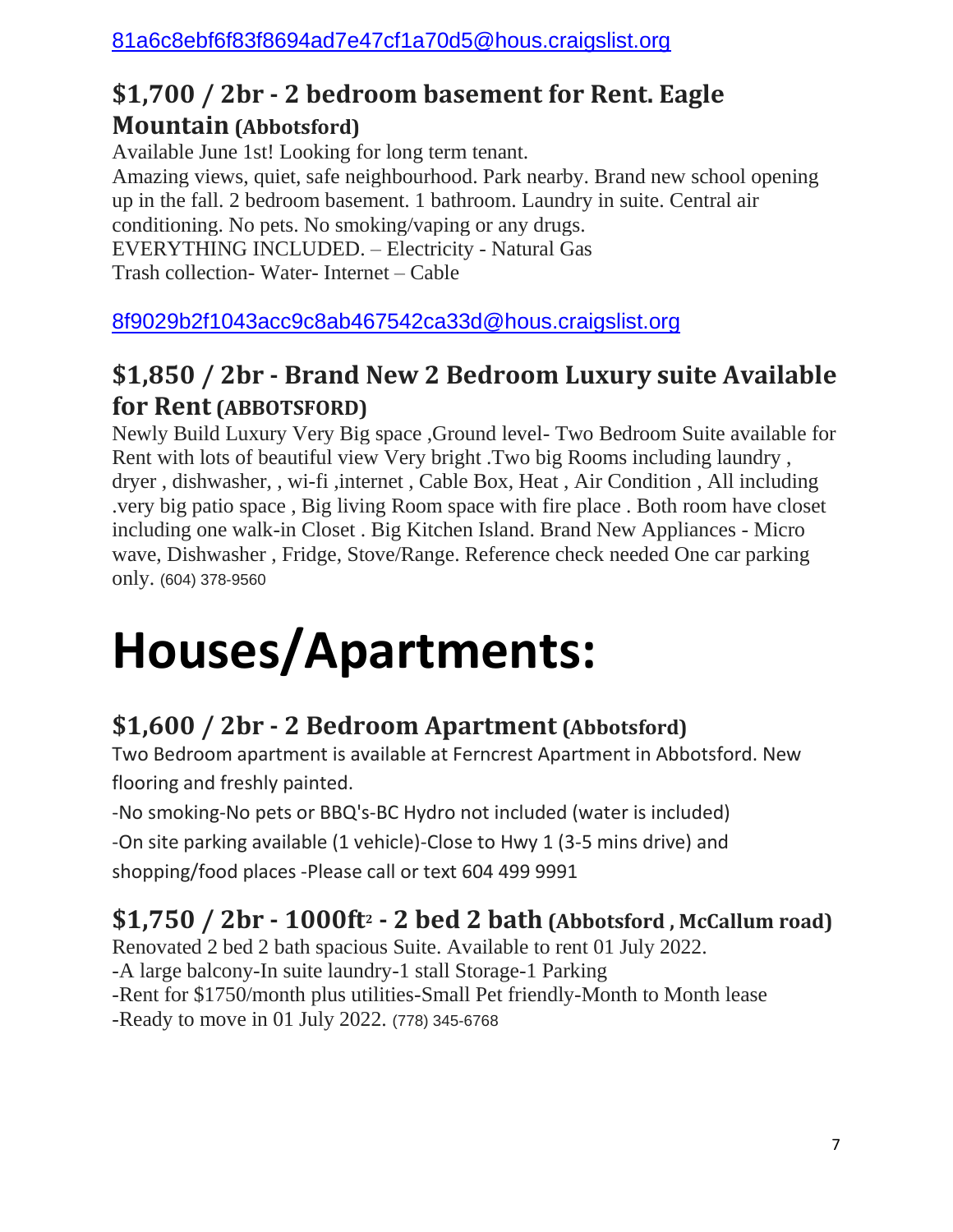#### **\$2,000 / 3br - House for rent (Abbotsford)**

Three bedroom, two-bathroom house on a future development property. We will require a one-year lease. Large private yard with plenty of parking, Pets Welcome Laundry, Fridge, and Stove \$2000 plus utilities For further information please contact Charles Wiebe - RE/MAX Little Oak Realty by text @ 778-549-8555

#### **\$2,050 / 2br - 2 bedroom home for rent (Abbotsford)**

This is a Mobile home which has 2 bedrooms and 1 full bathroom and a half bathroom. The home comes with its own laundry, a carport and a big open driveway. Good for a small family or a couple of students. The property is close to the highway, near Clearbrook and Marshall. Rent is \$2050 a month plus utilities. Available for rent right away. (778) 552-3033

#### **\$2,500 / 3br - 3 bedroom 1.5 washroom house for rent (Abbotsford)**

Newly renovated 3 bedroom &1.5 bathroom house available for rent in quiet and peaceful neighbourhood. Near Clearbrook rd, bus stop and elementary school. House have large backyard, Garage and two sheds for storage. Text 778-245-4O91 Or 778,552-6I67

# **Mission:**

#### **\$1,000 / 1br - One bed room basement for rent in mission (Mission)**

New one bed room basement for rent it's near to cherry school and close to bus stop No pets, No smoking, Contact me 604 615 0950

## **\$1,250 / 1br - 400ft<sup>2</sup> - Suite (Mission)**

Wonderful suite in Stave Falls located on an acreage with parking for two vehicles. This beautiful space has 1 bedroom and 1 bathroom.

Has brand new in suite laundry facilities. 1 year lease preferred.

Stave falls has many beautiful lakes located within 5 mins of this location.

Abundant outdoor activities at your doorstep. Ample space for your very own garden, should you choose. Utilities not included.

Pets upon approval - must meet the pet, pet deposit required.

No EV charging, but can accomodate. References required. No smoking.

[29fc00b193743918bc1aa7c1480b8f88@hous.craigslist.org](mailto:29fc00b193743918bc1aa7c1480b8f88@hous.craigslist.org)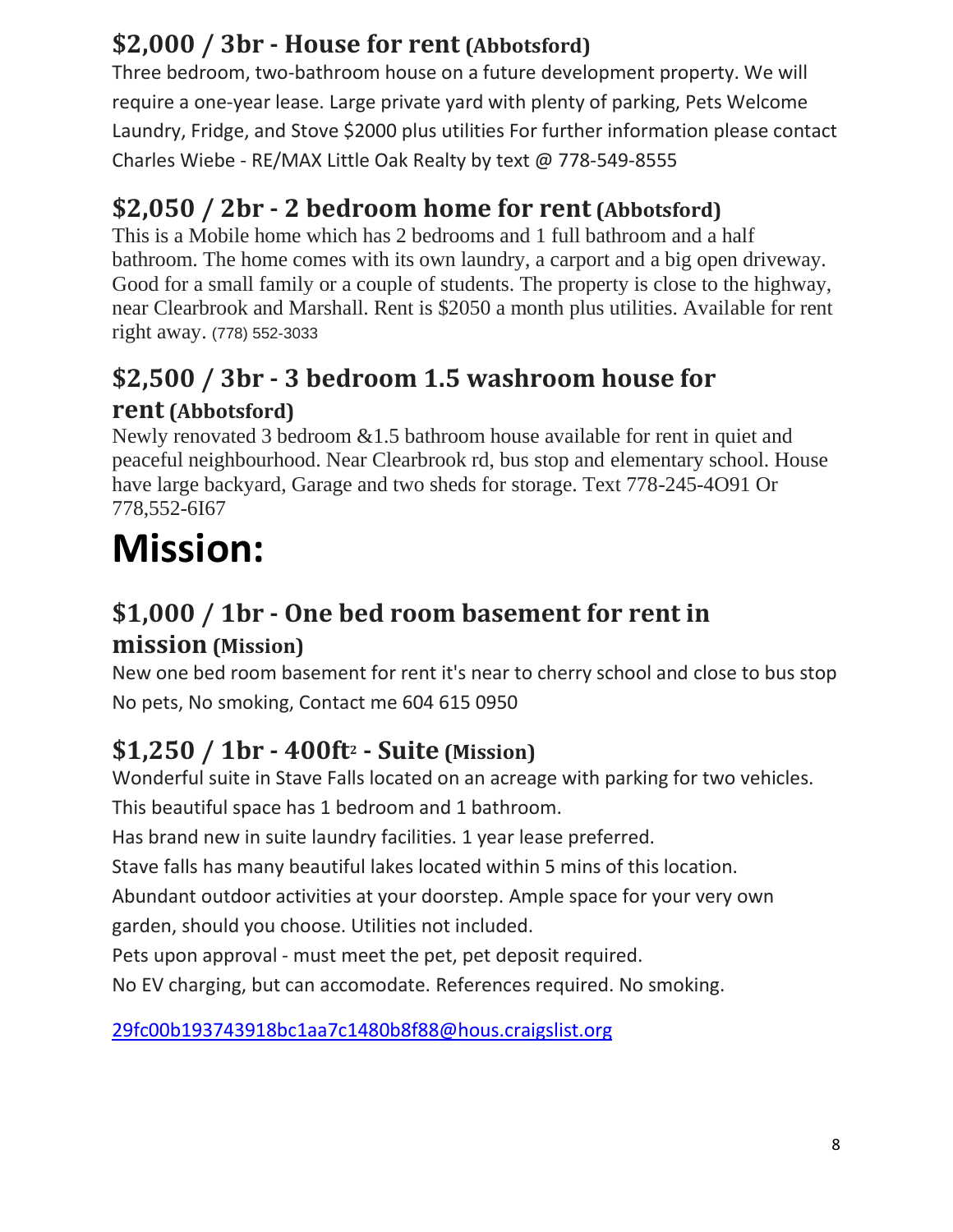#### **\$1,300 / 2br - 2 bedroom 1 bath Basement suite (Mission)**

Spacious 2 bedroom / 1 bathroom basement with separate living room New Washer dryer in Suite. One Parking spot + more parking on street. No Pets /No smoking Close to elementary School and bus stop. References and proof of employment required. \$1300 + 40% of utilities (604) 700-9238

#### **\$1,400 / 2br - Newly renovated 2 bedroom + den, 1 bathroom lower suite (Mission)**

Newly renovated 2 bedroom  $+$  den, 1 bathroom (shower only) lower suite with laminate flooring throughout, SS appliances, gas fireplace, private laundry, large covered patio, fenced backyard and large storage under the stairs. 2 private entries. No pets. No smoking. Shared utilities. Available anytime. References and credit checks required. For inquiries and viewings please email rentals @topproducersrealty. ca during business hours, Mon-Sat (9am-5pm); Closed Sundays. When emailing please reference: 'Holiday'. Top Producers Realty Ltd. Property Management Division. (604) 820-9000

#### **\$1,400 / 2br - 2 bedroom 1 bathroom basement for rent \$1400 (Mission Bc)**

Available for rent Address- Carter Ave, Mission bc Basement is very spacious and large - open concept layout. Included: Electricity Stove, Fridge, Wifi included. No pets/smoking (604) 751-1613

#### **\$1,500 / 2br - 1500ft<sup>2</sup> - 32612 Eggleston (Mission)**

Beautifully updated, spacious ground floor suite, private entrance with ALL of the appliances. For more information please apply online.

Only applicants with a completed application form will be considered. Thank you! To apply online, please go to homeliferentals.ca. Homelife Advantage Realty Ltd. (Property Management Division). If replying to this email please include your email address and phone # victoria  $Flack - 1-877-858-7368$ .

#### **\$1,400 / 2br - Mission 2 bedroom & 1 bath (Mission)**

Excellent condition 2 bedroom lower suite for rent.

Available anytime. No pets. No smoking. Shared laundry. Rent is \$1400/month plus shared utilities. References and credit checks required.

For inquiries and viewings please call, , during business hours, (Monday to Friday 9am-5pm), closed Saturdays & Sundays, or email: rentals@topproducersrealty. ca \*Please reference 'Wren listing' when replying.